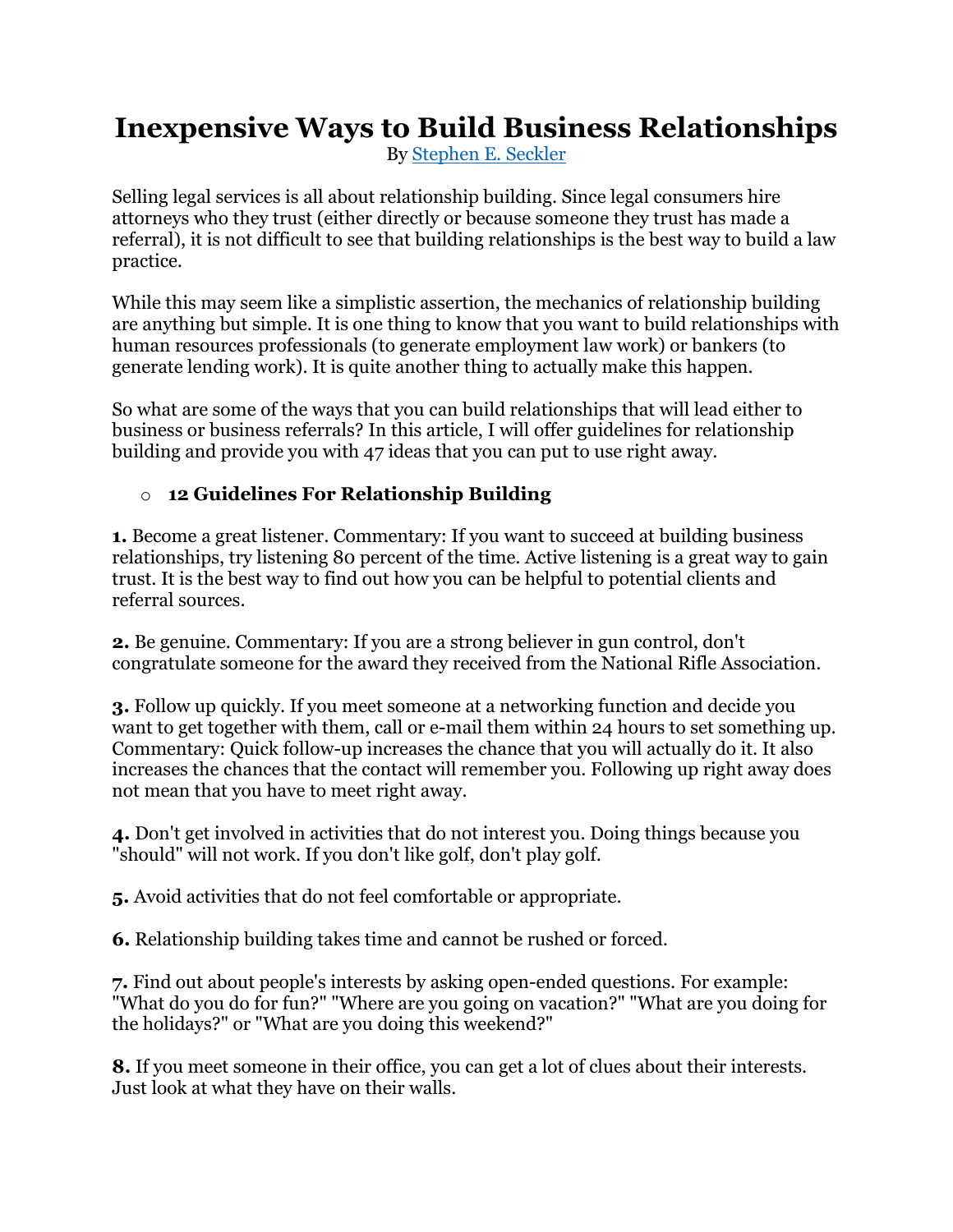**9.** When reading articles, read with intention (Is there anyone I can forward this to? Is there anything in this article I can discuss with my clients or contacts?)

**10.** Find out ways to be helpful by asking: "What is keeping you up at night?"

**11.** Get in the habit of following up on small things right away. Timely thank-you notes are much more meaningful than cards that arrive three months after the fact.

**12.** While politics and religion can be very poor topics to discuss with a stranger, common political and religious beliefs can be a very strong source of connection. Commentary: the recent election is a good illustration of this.

## o **47 Relationship-Building Activities**

The list below is intended to stimulate your own thinking about relationship building. Some of these ideas will work for you while others will not seem appropriate. Stick with what feels right.

You will also note that many of the items on the list below have nothing to do with business. While business relationships can be built on purely business interests, personal connections are likely to build stronger bonds.

**1.** Send notes of congratulations. Commentary: If you get in the habit of reading industry publications, you will become more aware of what your clients are doing.

**2.** Help someone's family member with a job search. Commentary: If job notices come across your desk, forward them to people who might be interested. Introduce the family member to a client of yours. Even if the client does not have a job for the individual, they can help the individual by providing contacts and other useful information about their industry.

**3.** Refer business to them. Commentary: One of the best ways to generate business referrals is to make referrals yourself. Be sure that the referrals you make are "quality" referrals (quality as defined by the person who is getting the referral).

**4.** Introduce them to someone who can solve a problem they have. Commentary: Perhaps they need a good computer consultant to help set up an office network or a good plumber to unclog their sewage line at home. Either way, referring good vendors to your contacts shows that you are resourceful.

**5.** Introduce them to someone who you think they should meet. Commentary: Perhaps you know an accountant who does work for a company they are courting. The accountant can give them useful background information about the company. Maybe you know someone who has dealt with a similar business issue and might be willing to share his experience.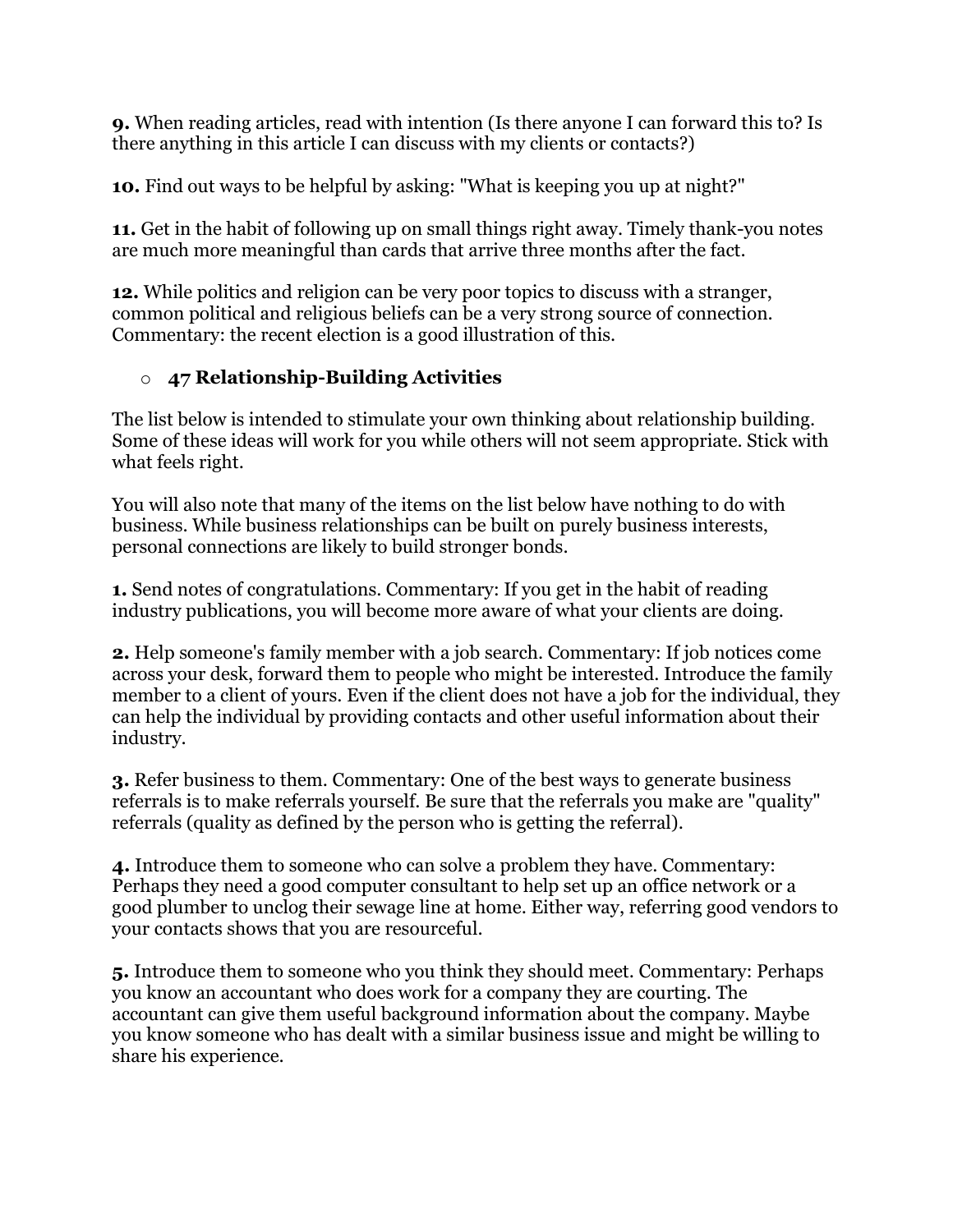**6.** Participate in a charitable cause that is of interest to a potential client or referral source. Commentary: Only get involved on an ongoing basis if you care about the cause yourself.

**7.** E-mail an article to them. Commentary: Keep track of people's interests in an electronic contact manager so you can match articles with people's interests. Many online publications make it very easy for you to forward articles by e-mail. If you take the time to track people's interests in your contact manager, you are more likely to remember that person when something of interest does come across your desk or your computer desktop.

**8.** Invite their comments on an article you are writing. Commentary: If it makes sense, ask several people for feedback. You will end up with a better article and by asking, you will be communicating that you value their opinion.

**9.** Invite them to a sporting event. Commentary: Make sure it is a sport that you like and a sport that the prospect likes.

**10.** Do great work for clients and celebrate any victories.

**11.** Send holiday gifts. Commentary: When possible, try to make the gift personal or at least choose something you think the individual will like.

**12.** Invite them to a reception at your firm or ask them if they want to join you at someone else's reception.

**13.** Ask about their spouse and children. Commentary: A wedding ring is a good clue that they are married. If it feels appropriate, ask them what their spouse does. If you happen to be in their office, ask if the pictures on the walls are their kids.

**14.** Go on a dog walk together.

**15.** Lend them a book you enjoyed.

**16.** Co-author an article with them.

**17.** Invite them to participate on a panel with you.

**18.** Establish a common connection. Commentary: same school, town, common professional or personal contacts.

**19.** Teach them something about a non-legal subject that you know something about (e.g., how to use a piece of office technology; good places to vacation in Ireland; how to find a reputable dog breeder).

**20.** Write a personal note on any form letters you send out.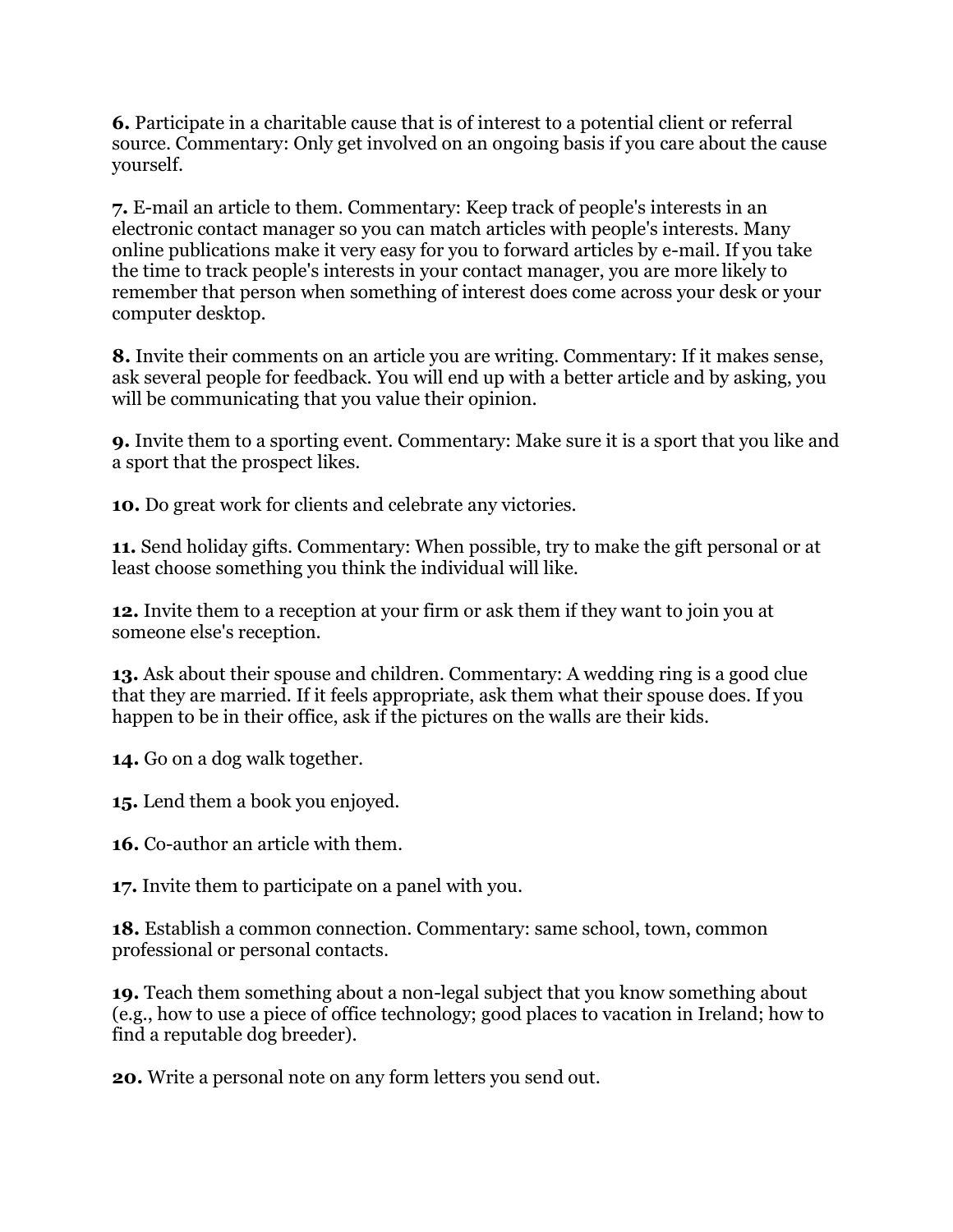**21.** Plan an activity with your children (if they have children the same age).

**22.** Send acknowledgments if you see that they are mentioned in the press.

**23.** Send congratulations on significant life events (e.g., births, weddings).

**24.** Send condolence cards when you learn about a death in their family. Commentary: Most people will really appreciate this. It is unlikely that you would offend someone.

**25.** Recommend a good movie, book, play or other cultural activity.

**26.** Introduce them to a hobby or activity that you are passionate about.

**27.** Recruit them to participate in a nonprofit cause that interests you (make sure they seem genuinely interested).

**28.** Go out and celebrate with the client after settling a big case or closing a big deal.

**29.** Take the time to learn about their interests.

**30.** Mention their name as a source to a reporter.

**31.** Send them a brochure for a seminar that might interest them.

**32.** Tell them about a website that might be helpful or interesting to them.

**33.** Respond to business announcements they send out. Commentary: People generally appreciate feedback after they send out a mailing, particularly if it is marketing literature. If you liked something about the mailing, let them know.

**34.** Send back comments about an article they have sent to you.

**35.** Follow up on a referral you made and ask how it turned out. Commentary: if you think the person you referred actually followed up

**36.** Let them know about your significant life events.

**37.** Call the person you gave a referral to and ask them if the individual or company was able to help them.

**38.** Thank them for referrals and thank them again if the referral hires you (or keep them posted).

**39.** Invite them to your dance, piano or choral recital or the opening of your photography exhibit.

**40.** If a family member of theirs is sick, call to ask how the family member is doing.